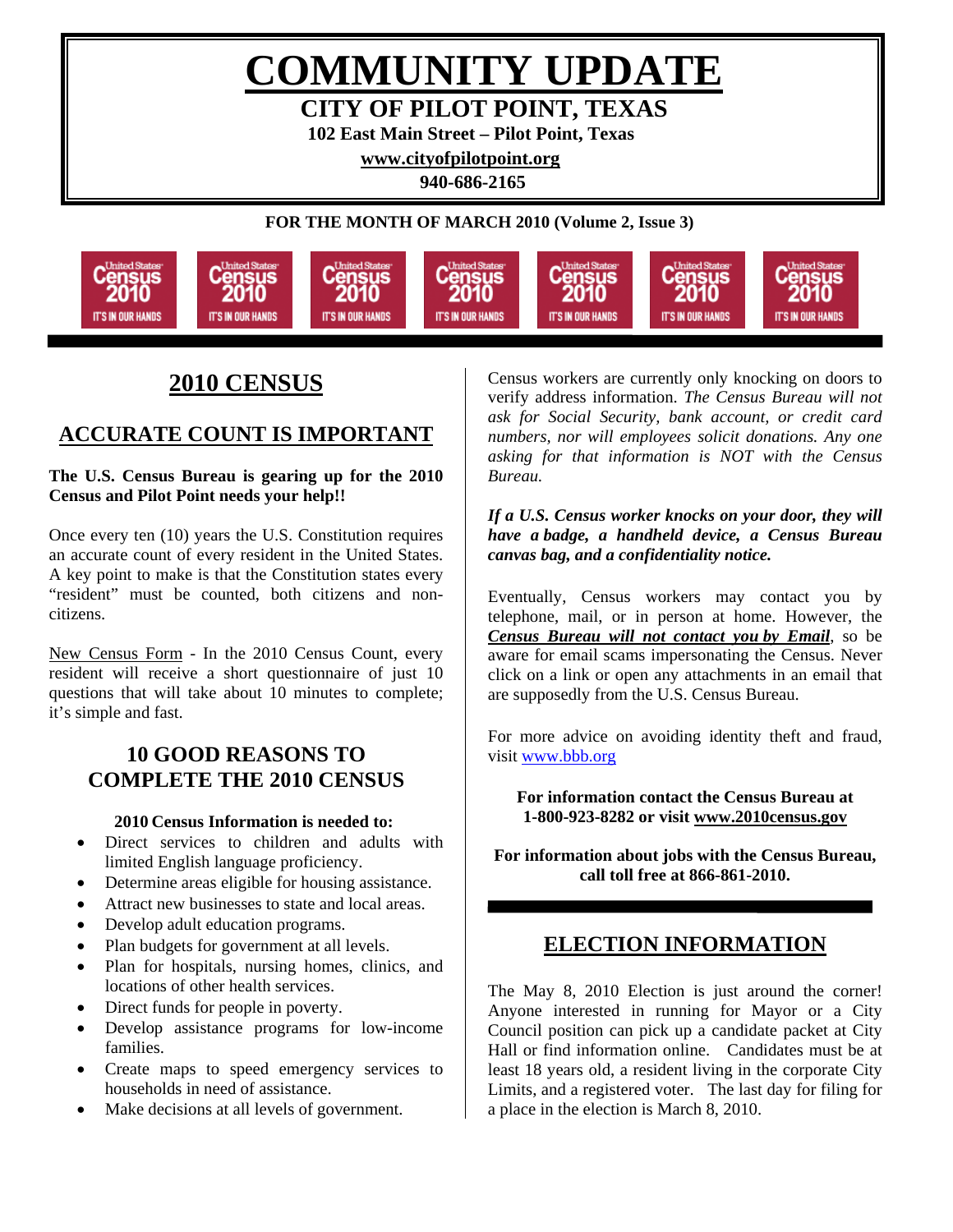### **NTTA PUBLIC MEETING ON TOLL ROUTE MARCH 9th - 6:00 PM POINT BANK COMMUNITY CENTER**

NTTA has announced a Public Meeting to be held in Pilot Point on March  $9<sup>th</sup>$  to receive input on the proposed routes for the next extension of the Dallas North Tollway.

Data and responses received during this Public Meeting are extremely important and will have a direct impact on the eventual location of the extension of the tollway. We stand to receive millions in property and sales tax benefits that can help Pilot Point prosper and grow the closer the tollway extension is to Pilot Point.

Mark your calendars now to attend this important meeting!

For information on the Public Meeting, contact HNTB Engineers at 972-628-3111, email [dnt45@ntta.org](mailto:dnt45@ntta.org) or contact City Hall at 940-686-2165.

## **MAIN STREET**

## **Do You Care About Our Square?**

My name is Bruce Thomas. I am the new Main Street Director and I took this job because I want to see our town square add another chapter to its history.

Pilot Point started as the "point" where wagon train "pilots" could find their way west. Over time the square developed into a major commercial center with an active market, the first brick building in Denton County, even an opera house. Still evolving over the last century, the square was home to many of the businesses you now visit on Highway 377.

Pilot Point's town square is now at an important crossroads in its history. There are two paths. The south side of the square represents one path and the newly opened Purple Door Day Spa on the north side is the other. Which paths will the square take? It's not up to me. It's up to you.

Do you care about our square? If you do, I'd simply like to know who you are. Email me at [bthomas@cityofpilotpoint.org](mailto:bthomas@cityofpilotpoint.org) or send a note to city hall. There's no obligation. No committee to join. No petition to sign. Just send me a simple message – I CARE ABOUT OUR SQUARE. With the support of the people who care, whatever form that takes in the future,  $\overline{I}$  am of the firm belief that the future of the square will be as exciting as its past.

## **CODE ENFORCEMENT**

## Trash, Litter, Debris, & Inoperable Vehicles

The general exterior picture that your house presents to the neighborhood is very important. An unsightly home can be a message to criminals, drug dealers, and other unauthorized persons that this is a property where nobody pays attention to what is going on.

Trash, litter, and debris on your premises can be an invitation to criminal activity, graffiti, and illegal dumping. Inoperable vehicles take up limited parking spaces and may create a nuisance, as well as provide places to conceal drugs. Excess storage on your porch is unsightly and can contribute to infestations of insects and rodents, and often promotes moisture damage to the supporting structure.

All of the above items are violations of the City's of Pilot Point ordinances and can result in the issuance of administrative citations along with possible fines if not promptly corrected. If you have any questions, please contact the Code Enforcement Officer at 940-686-2165 or email [lrose@cityofpilotpoint.org](mailto:lrose@cityofpilotpoint.org). You may also access city ordinances related to these matters at<br>www.cityofpilotpoint.org See City Documents/ [www.cityofpilotpoint.org](http://www.cityofpilotpoint.org/) *See City Ordinances.* 

# **ANIMAL CONTROL**

## Wildlife as Pets

Many people have contact with wild animals and especially if the animals are young, are tempted to take them home as pets. Baby animals are often cute, cuddly and responsive to attention. The temptation to remove them from their natural environment can be very strong, but before you try to make a pet out of a wild animal, please consider the following:

Most wild animals will not live very long in our normal household surroundings. Baby animals that do survive will undergo a drastic behavioral change as they become adults. They often become very aggressive and continually try to escape back to the out-of-doors. A tailor-made pet does not result from declawing, descenting, neutering or removing fangs from a wild animal. In addition, attempting to return such animals to the wild when their behavior becomes intolerable is a death sentence.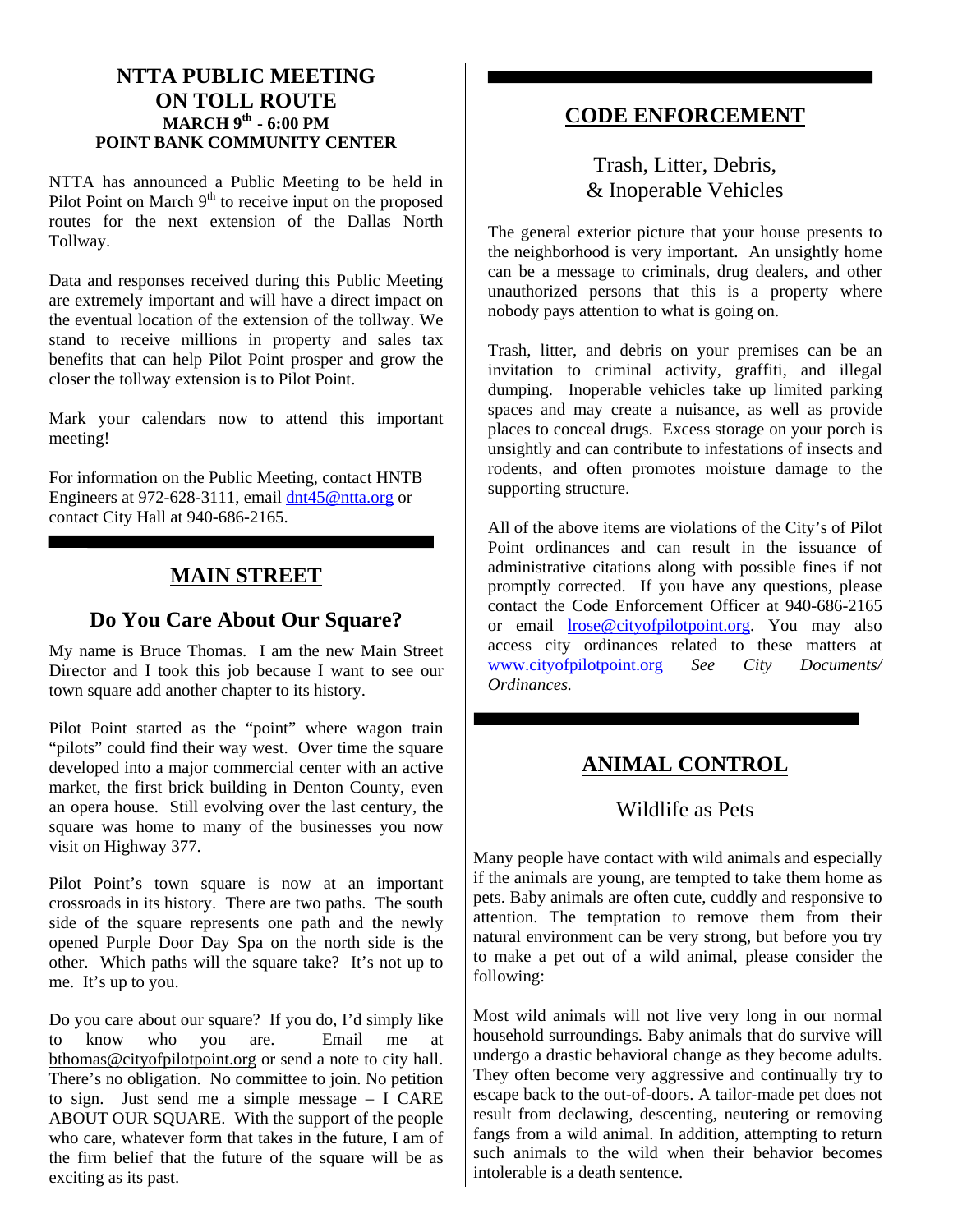The dietary requirements of most wild animals are different from domestic pets. An improper diet can result in serious nutritional deficiencies such as rickets and other crippling conditions. Most wild animals are normally most active at night. This perfectly normal behavior can be very disruptive to persons trying to sleep and attempts to change it may be very frustrating to the animal itself. Even healthy-looking wild animals can carry many diseases that affect people. Rabies is one such disease and others include leptospirosis, tularemia and plague. Preventive vaccines against these diseases are not approved for use in wildlife. Various federal and state laws protect most wild animals. Permission from the proper authorities must be obtained before keeping a wild animal. When you are tempted to take home a wild animal for a pet, ask yourself these questions:

- Am I willing to risk destroying the animal?
- Am I willing to risk the health, and possibly the life, of my family and myself?
- Am I willing to change my lifestyle to conform to the animal's natural and unalterable behavior?
- Is what I am doing legal?

If you cannot truthfully answer "yes" to each question, do not attempt to keep a wild animal as a pet.

## **POLICE DEPARTMENT**

#### Spring Break

Spring break is upon us and a lot of families and students are leaving town for vacations. Families deserve a break, and in many cases their vacation is earned. So know before you go, and make some educated decisions before you pack your bags.

**Pack Smart** – Pack light and simple, bringing as few valuables as possible. Nobody in Aruba cares about your Prada flip-flops, so why bring them? Consider packing inexpensive alternatives to your daily items (sunglasses, clothes, jewelry, bags) so that if you do happen to lose them, it's no great loss. Must bring items include: cell phone, identification, health insurance information, contact numbers and medication. You might also consider packing a simple first aid kit.

**Broadcast Your Whereabouts** – Short of implanting a tracking device, you should do as much as you can to let people know where you are at all times. Make sure someone back home has your contact information, for every place your going to be, and as much of your itinerary as you can pre-plan. Also provide contact information for others in your group.

**Home Security** – If you're leaving your home (apartment, business, etc.) unattended, practice some basic safety:

- Turn off all appliances, unplug everything (saves you on your electric bill, too),
- Lock all doors and windows
- Only give someone you completely trust the responsibility of feeding your pets and collecting your mail and newspapers.
- Notifying your local police department and request a vacation watch.

### **LIBRARY**

324 South Washington St.

Tuesday – Friday 8:30 AM – 5:30 PM Saturday 9:00 AM – 2:00 PM Closed on Sundays and Mondays

**National Craft Month**: The library will feature dozens of crafting books in the front lobby through the months of March and April. Learn how to make patchwork bags, bead jewelry, glass paintings, crocheted and knitted items, children's crafts, sock dolls, wood boxes, ceramics and birdhouses.

If you already know how to craft, we have materials that will help enhance the skills you already have.

**Storytime**: Don't forget to bring your preschoolers to the library every Wednesday morning at 11:00 for 25 minutes of stories and hands-on activities for ages 3 and up. All library programs are free to area residents.

**Closures**: The library will be closed all day Friday, April  $2<sup>nd</sup>$  in observance of Good Friday.

For more information about any of our library services or to find out how to get a free library card, call 686-5004, email library@cityofpilotpoint.org or visit us at www.pilotpointlibrary.org.

## **FIRE/EMS/AMBULANCE**

#### Brush Fire Safety

With our long winter now coming to a close, we have been pleasantly surprised by some recent warm weather. With warmer weather comes dry vegetation that can result in brush fires that burn and spread quickly. It is important to take into consideration some landscaping and home maintenance tips to ensure safe surroundings.